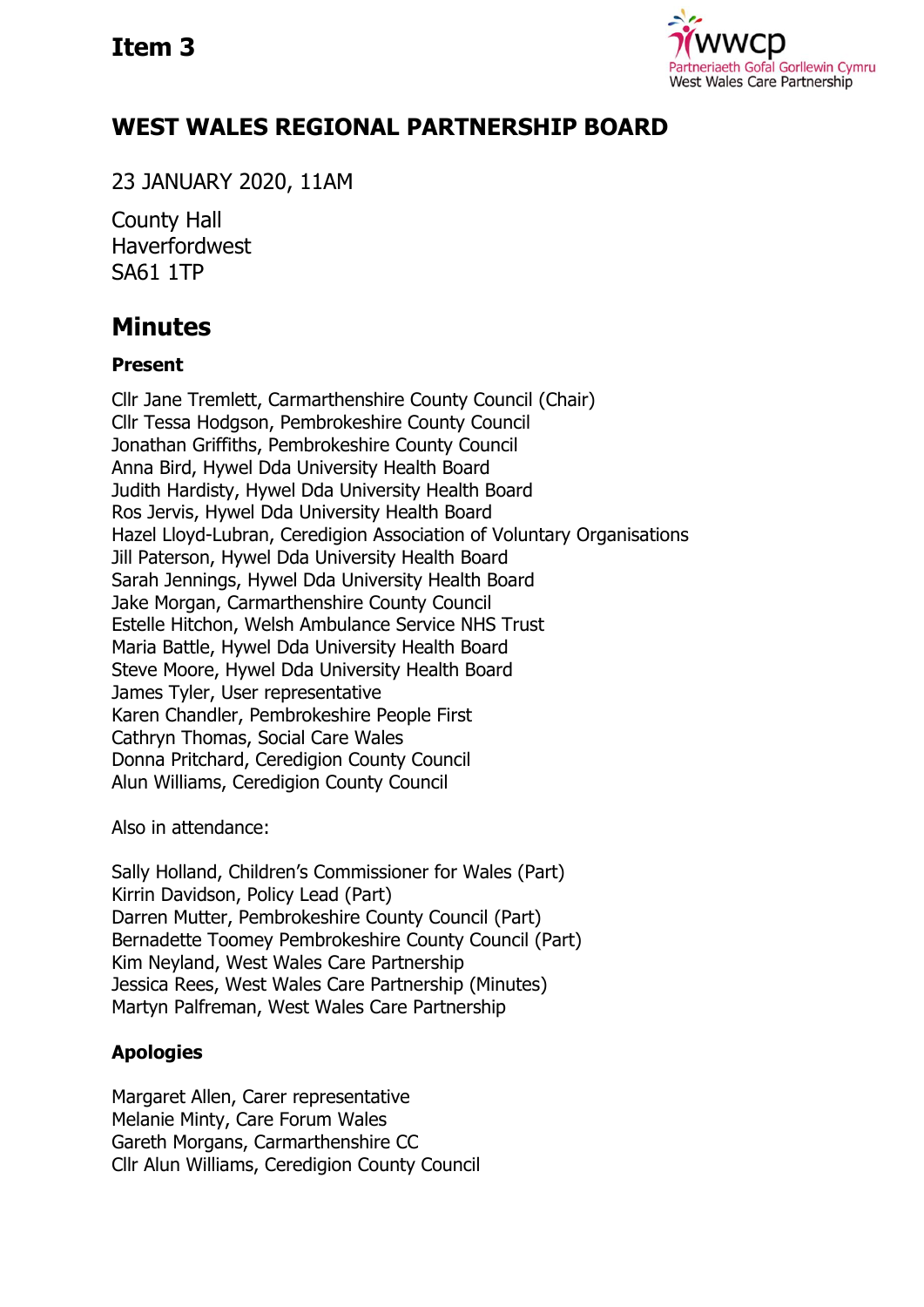Alan Thomas, User representative Jonathan Morgan, Carmarthenshire CC Joanne Silverthorne, Carer representative Gaynor Toft, Ceredigion CC

## **1. Welcome and introductions**

The Chair welcomed attendees to the meeting and thanked Sally Holland, Children's Commissioner for Wales and Kirrin Davidson, Policy Officer, for attending the meeting. Round table introductions followed.

## **2. Apologies**

Apologies were noted.

## **3. Children's Commissioner for Wales: Arrangements in West Wales for Integrated services for children with complex needs due to disability or illness and for children and young people with mental health problems [Discussion] Children's Commissioner in attendance for this item**

The Commissioner thanked the Board for the opportunity to attend the meeting which followed an earlier meeting with children's representatives from across the region which had taken place in December 2019. She advised that she was in the process of visiting all seven RPBs to discuss her aspirations in terms of (1) raising the profile of children's issues within the boards and (2) a clearer role for them in promoting joined up services for children, particularly in relation to mental health and learning disabilities. Findings from across Wales would be analysed and a report published by mid-March.

She acknowledged that how this was taken forward would vary between different parts of Wales, for example due to the challenges of rurality in some areas. She was conscious that most of the work undertaken by RPBs to date had focused on adults and hoped that the balance could be redressed moving forwards. New funding opportunities provided an opportunity here. She also recognised that a single, uniform regional approach was not possible due to different needs across West Wales but felt that consistency in terms of quality was important.

The Commissioner's focus was on improving the experience of children and young people when reaching out for help. She advocated a 'no-bounce' or 'no wrong door' approach whereby children and young people were helped without being referred away to another agency.

The Commissioner then asked a series of questions as a basis for her discussion with board members. These centred on the following areas:

## **Governance arrangements and engaging with children and young people**

Martyn Palfreman advised that the regional children's group was at a formative stage and had met only once to date. Ros Jervis, who had led on the formation of the group, advised that it has been identified initially as a 'children's task force'. Its focus would be on starting and developing well, looking at outcomes for children and how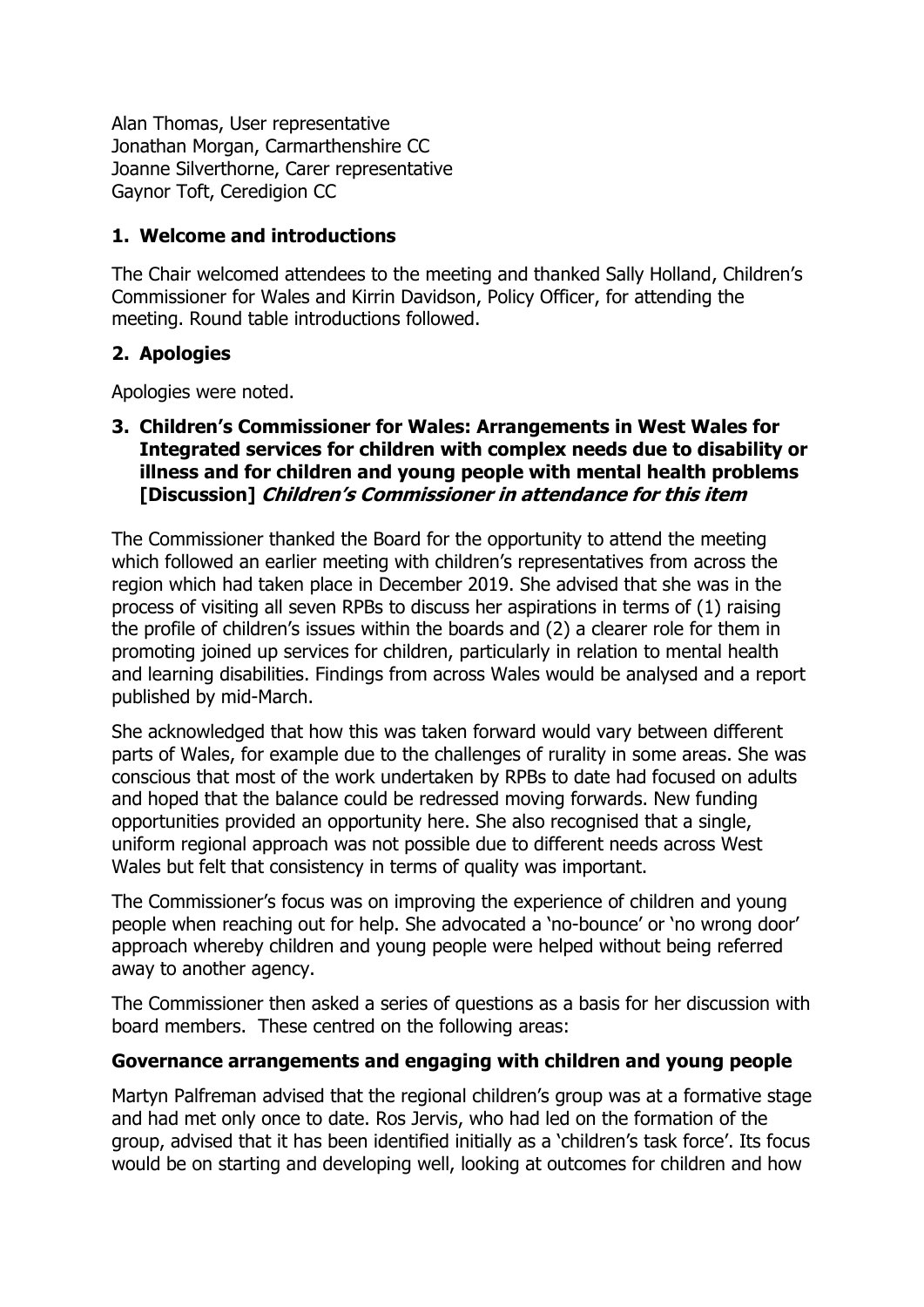embedding prevention and early intervention could help them reach their full potential. The focus would not be merely on 'fixing services'. A key principle in its work would be listening to children and families. Sarah Jennings explained that this was a core principle of the partnership, demonstrated in the formation of an engagement community of practice with public sector partners aimed at reaching people 'on the fringes' to co-design services and test their impact. This complemented the user and carer representation on the RPB itself, and local initiatives such as carers' grants in Ceredigion, funded through the ICF and Transformation funding for inter-generational projects across the region, which Hazel Lloyd Lubran explained were key in effectively engaging children and young people.

The importance of robust governance to ensure different funding streams were optimised was recognised. Her challenge was to use funding flexibly, which was not always easy due to the separate conditions underpinning the range of funding available. The Commissioner asked for examples for her to raise in conversations with ministers.

## **Provision for children and young people with learning disability and transition arrangements**

The Commissioner was keen to know how quickly individuals were being put into contact with the right service and what the RPB's vision was in this regard. The Commissioner noted from previous discussions models such as key workers working across teams but suggested that if arrangements were truly integrated these would not be needed.

It was acknowledged that due to varied conditions and needs across the region provision was not uniform. However, it was felt that 'single point of access' arrangements were generally working well. Transitional arrangements were a key focus and in Carmarthenshire, for example, a through-age service across children's and adult's services would become live from April 2020.

A five year programme to move people from residential to supported living accommodation with floating support was underway, with ICF Capital being used to build or develop appropriate sites. This was a genuine partnership approach across the three local authorities and health and would align with a locality approach to integration in terms of wider support.

## **Mental health and behavioural issues**

Members acknowledged the value of a consistent approach underpinned by a single point of access; there was a commitment to taking this agenda forward on a regional basis, building on whole schools and emotional health approaches and the involvement of social workers in some CAMHS teams. There was some way still to go however, with challenges in terms of demand and capacity. The Commissioner highlighted examples of good practice in West Glamorgan (CAMHS worker embedded in social care intake teams) and Gwent (single panel consideration of all referrals) which could be drawn upon.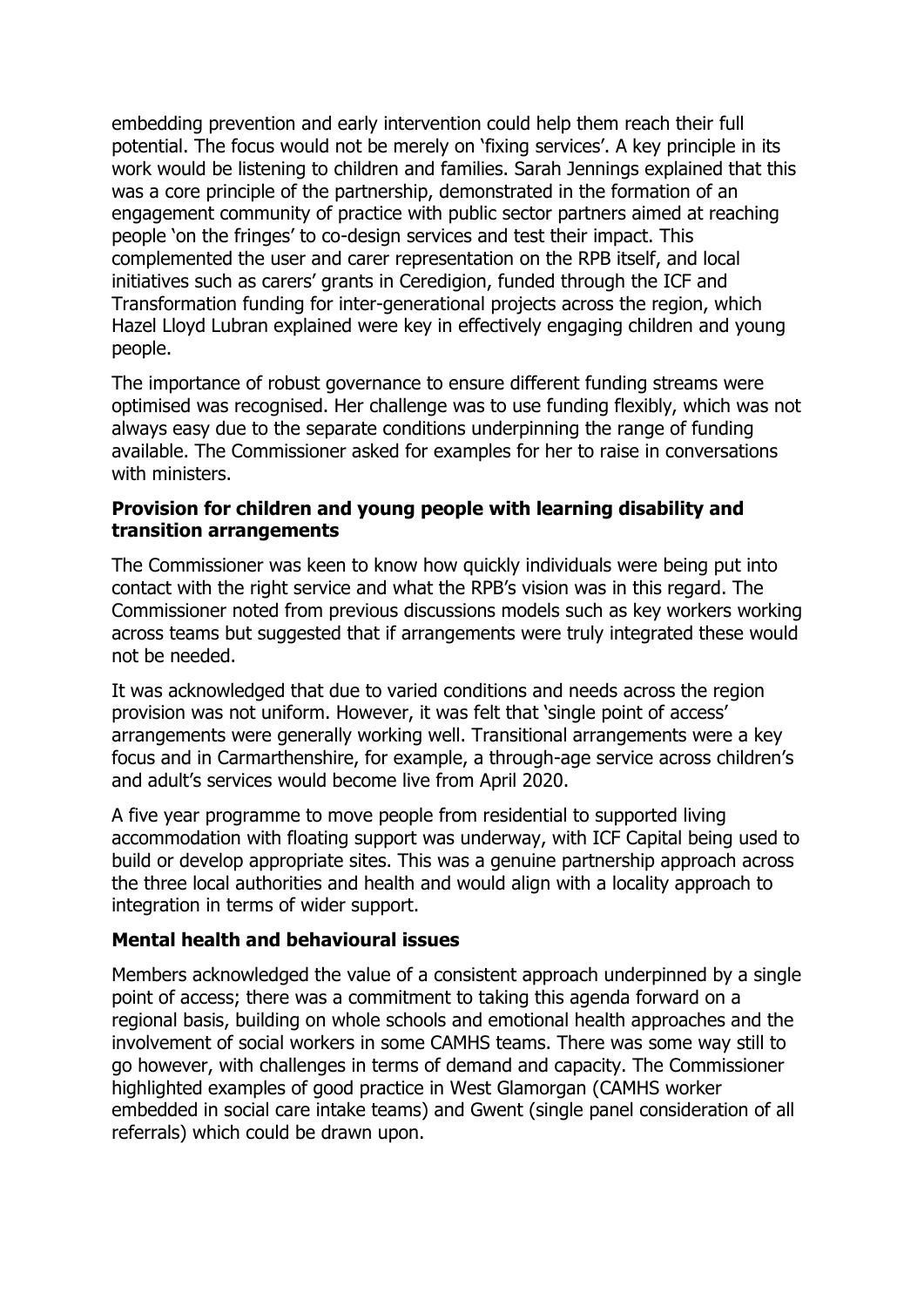Lower level, preventative services across the region, based on the 'Team Around the Family' model were highlighted during the discussion.

## **Dealing with complex mental health and behavioural challenges**

Here the ICF Capital project aimed at providing regional accommodation for complex cases, bringing people back from out-of-county and out-of-region placements and providing specialist care, was highlighted. A site for a suitable unit had been identified within Ceredigion and Carmarthenshire and Pembrokeshire County Councils were fully on board with the initiative. Discussions were ongoing with health regarding appropriate levels of care to support the model.

While all agencies are involved to some extent and it will be a regional provision, there was a difference of views on the level of need and requirement which had caused some difficulties in initiating the programme. The Commissioner indicates that such difficulties would be highlighted – whilst not being attributed to West Wales – in her report.

The Chair thanked the Commissioner for her attendance and for the useful discussion. The Commissioner said she was encouraged to hear of the work being taken forward in West Wales and looked forward to further updates.

Commissioners report is being delayed due to Covid outbreak and we are awaiting further advice from her office. We will then be expected to respond to recommendations and, pending wider developments, would be looking to bring draft response to meeting in July.

## **4. Membership Update**

Martyn Palfreman provided an update as follows:

Steven Griffiths had resigned from the Board as carer representative

Carys James would be retiring in March and pending appointment of her successor, Ceredigion County Council would be represented by Alun Williams (Corporate Lead Officer) and Donna Pritchard (Acting Head of Adult Services)

Hilary Jones, Chief Executive of Bro Myrddin Housing Association had been nominated by Registered Social Landlords (RSLs) in the region to sit on the RPB

Sarah Jennings advised that Hilary had recently stepped down as Chair of Hywel Dda University Health Board's Stakeholder Reference Group (SRG) and Hazel Lloyd Lubran had assumed the role. This would provide another valuable link between the SRG and the RPB.

Members recorded their gratitude to Steven and Carys for the contribution to the work of the RPB and agreed that a formal invitation be made to Hilary Jones to join the Board as RSL representative. **ACTION: Martyn Palfreman**

Have not sought additional carer representative but will be doing so in coming weeks

## **5. Regional Winter Plan**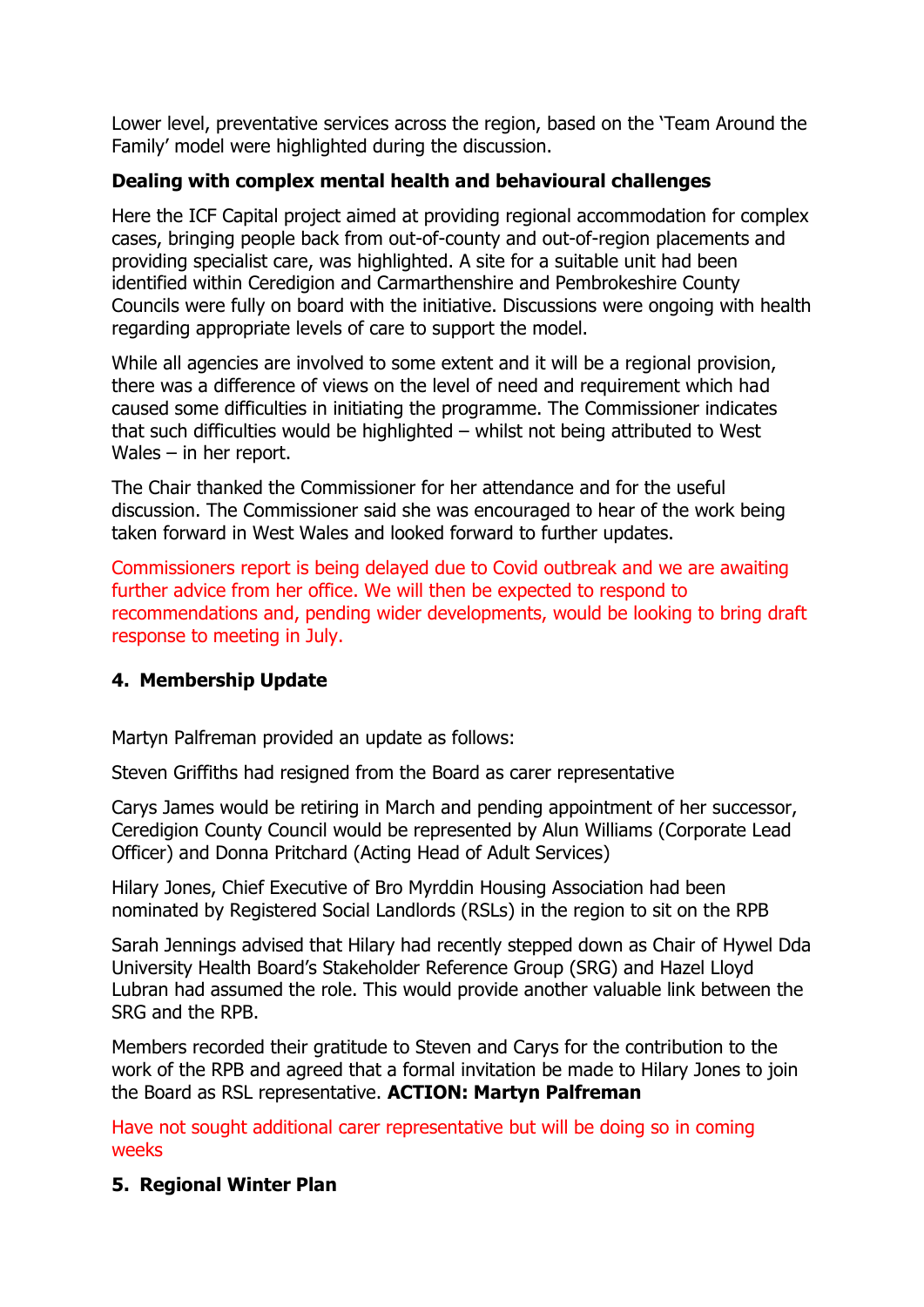Martyn Palfreman reported that £2.062m winter funding had been made available to the RPB as part of a total £3.275m in the region. The remaining £1.213m had been paid directly to the Health Board. The RPB allocation had been apportioned on a population basis and local, aligned plans developed to address seven core themes identified by Welsh Government. Joint working with health colleagues had ensured a further alignment between the Health Board and RPB plans, seeking to build capacity within the acute and community sectors to reduce pressure on the system. Regular delivery and impact reports were being produced for Welsh Government and these were also submitted on a regular basis to the Integrated Executive Group. A fuller report on impact would be brought to the March meeting of the RPB. **ACTION: Martyn Palfreman** 

Jake Morgan stressed the importance of learning lessons and applying learning to develop detailed plans for winter 2020-21 in advance of funding being announced. This would help prevent delays in implementation. It was agreed that collaborative work on this involving colleagues from across sectors should commence by May, following a full evaluation of the 2019-20 plans. Simulation exercises could then be undertaken in advance of the winter period, with the RPB being appraised as the work progressed. **ACTION: Directors of Social Services, Health Execs**

Estelle Hitchon and Jill Paterson stressed the importance of wider culture and practice change across the system, including reframing expectations and engagement with the public. Winter plans needed to be one part of a wider transformation effort.

Winter plan specific work has not taken place due to covid but we will be looking to update further at next meeting  $-$  all part of the recovery/ planning for future waves etc.

## **6. A Healthier West Wales: Update**

Martyn Palfreman provided a brief update on the approved programmes within A Healthier West Wales, funded through the Transformation Fund. It was agreed that a fuller report would be brought to the RPB in March.

He further advised on the recent announcement of additional resources for regions from the Transformation Fund for additional programmes reflective of original funding priorities but with a pan-regional/ national focus (£1.4m form West Wales and prevention and early years (£742K for West Wales in both 2019-20 and 2020- 21). Proposals for the former needed to be submitted to Welsh Government by 9 March and virtual RPB sign-off would therefore be necessary. Proposals had been developed for the prevention and early years monies, signed off by the RPB Chair and Chief Executive of Hywel Dda UHB and spend for the current year would be commencing immediately.

Finally, the Board was advised of a mid-term evaluation report which had been produced by the external evaluators for the Healthier West Wales programme and which contained details of the constituent programmes, supporting governance, and early emerging learning. The report also set out how impact would be measured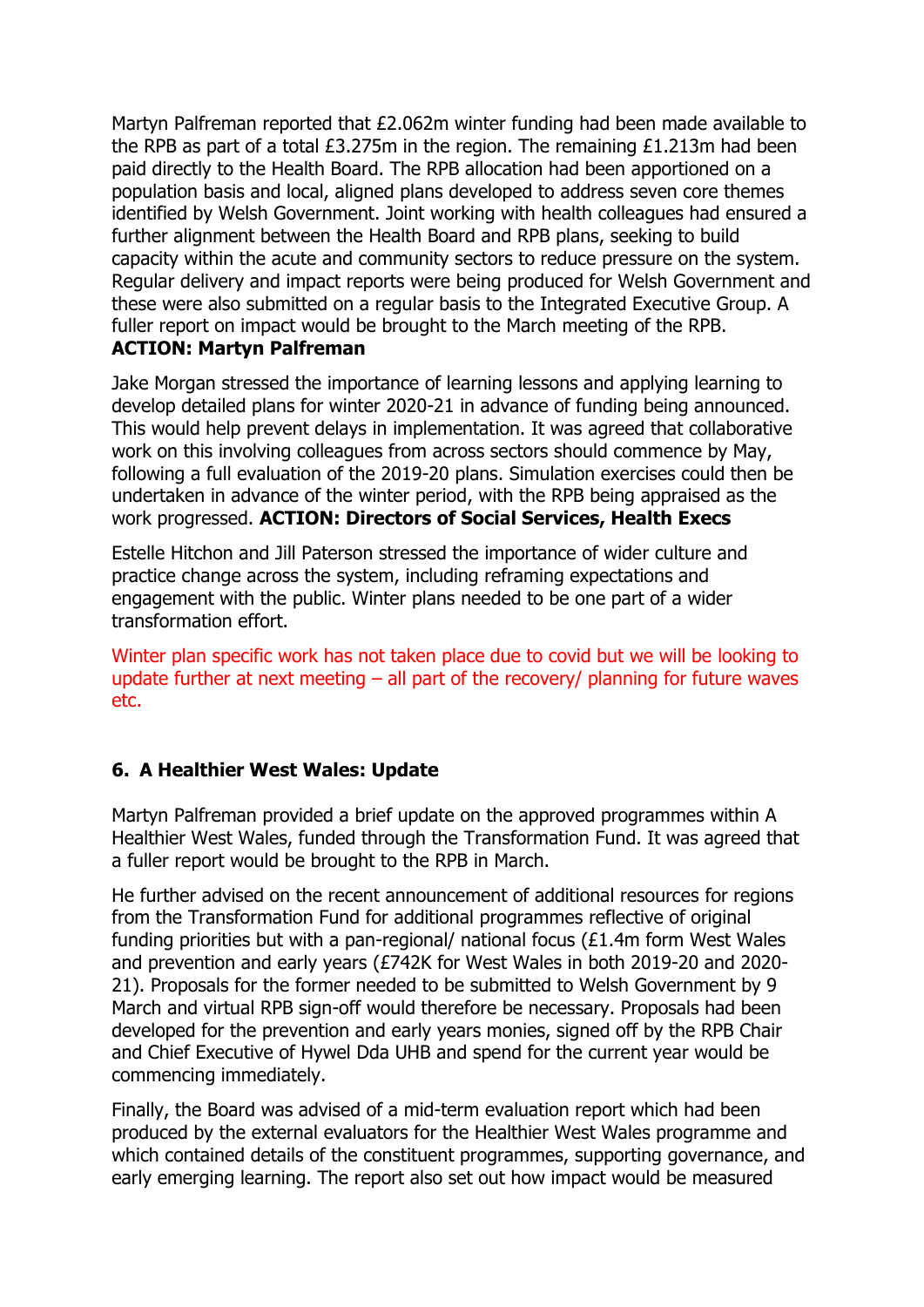going forward using the regional outcomes and benefits framework. It would be used as a source document, along with reports from other regions, for a composite national mid-term report to be presented to the Minister for Health and Social Services at the end of March. The Board was asked to note that the West Wales report stressed the absence to date of clear outcomes from the programmes, given the early stage of delivery that had been reached. This was due to the relatively long lead-in time required for complex programmes of this nature, to accommodate the establishment of supporting governance and recruitment to key posts etc. These challenges were common across Wales and raised questions, as previously rehearsed, regarding the limited duration of the fund.

Judith Hardisty asked about the low level of funding claimed to date and Martyn Palfreman advised that (1) the next quarterly claim would be submitted at the end of January and (2) the forward profile suggested full spend by the end of the funding period (March 2021). She also asked whether the common obstacles at inception phase such as those listed above could be tacked more effectively. It was noted that the lack of agility in core process such as HR and finance, within and across agencies, was a key factor which was difficult to overcome.

Update – more under Item 4 but we have been progressing the programmes with adjusted activity to address Covid. However the scope and structure of the programmes have lent themselves to the response, unlike in some other regions. We will share further detail on redirected activity and resources within the programmes remotely over the coming weeks.

Regional evaluation has been paused and contract with our evaluators ended. In the interim we will be reviewing opps for reactive evaluation and will be continuing to measure impact of programmes to inform future planning (although there is no clarity from WG regarding future funding beyond March 2021 – discussions were progressing before Covid). National evaluation report has been drafted but is currently on hold

## **7. RPB self-assessment**

Martyn Palfreman referred members to materials that had been produced by Welsh Government to underpin two twin tracked self-assessment pilots across Wales, prior to roll-out across all RPBs. Whilst the intention in West Wales had originally been to express an interest in being a pilot, given capacity and timing issues the recommendation to the Board was now not to apply to participate at this stage. This would not preclude using the materials to undertake local self-assessment of the RPB, Integrated Executive Group and other tiers of regional governance over the coming few months.

This approach was agreed and a costed proposal for a locally-managed programme was requested at the next meeting. **ACTION: Martyn Palfreman**

Maria Battle suggested there would be value in relation to this exercise and more generally regarding the regional approach to transformation etc., for there to be more proactive interaction with other regions to share experience and learning. Martyn Palfreman explained that various national forums existed to facilitate such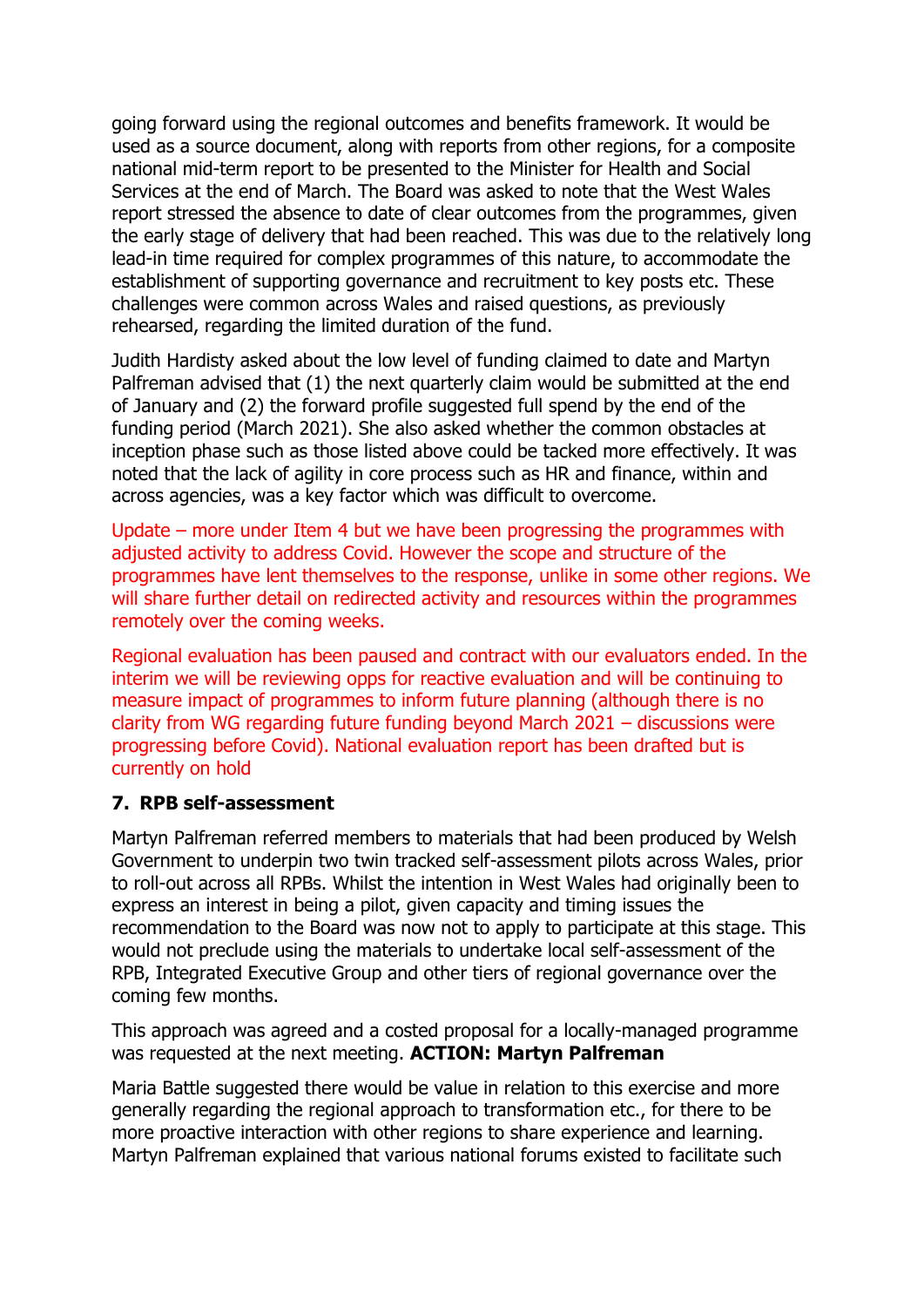exchange. It was agreed that additional opportunities should be sought in this area. **ACTION: Martyn Palfreman**

Inter-regional interaction on hold

Self assessment – approach is being worked upon and will be ahsred virtually. Aim to do something at various tiers and reflect specifically on work over past 10 weeks and the impact/ effectiveness of interim governance arrangements (frequency, decision making, membership etc.)

## **8. Delivering Support for Carers: Progress Report April-September 2019**

Anna Bird introduced the item in her role as Chair of the West Wales Carers Development Group (WWCDG). Members had been provided with a copy of the biannual report which was submitted to Welsh Government in the autumn. She began by emphasising that the group are keen to ensure that the voice of carers feeds into their work and advised that the carers representatives on the RPB had an open invitation to attend the West Wales Carer's Development Group meetings. The group were also holding a planning workshop on 24 January to engage a stakeholders in discussions about the development of a regional Carers strategy.

Anna highlighted some of the areas of work which the group had been progressing, including the appointment of Carers Officers who have just commenced posts in each of the hospital sites, as well as linking to community and integrated teams. The Carers Officers will have a role to deliver awareness raising training and support carer involvement in discharge planning, as well as offering information and advice to staff and carers. This is work which links into wider Winter Planning actions.

The report also referenced pioneering work in Ceredigion on carer resilience and well-being, and the work which is also being led on behalf of the region to pilot ID cards for Young Carers.

Anna highlighted that the National Assembly for Wales Health, Social Care and Sport Committee had released a report into their recent Inquiry prior to Christmas which contained 31 recommendations. It was noted that Anna and Cllr Jane Tremlett represent the region on the Ministerial Advisory Group (MAG) for Carers. This group will be pivotal to the development of a National Action Plan for Carers, which will also respond to Inquiry recommendations.

Maria Battle asked whether the young carer ID cards would allow the carer to gain medical information of who they are caring for. Anna advised that there is still work to be done on defining how the cards would be used. At present the cards would put emphasis on the individual's role as a carer, but would not enable them to gain access to that information at present, but this is an ambition to ensure that it's meaningful for the carer.

Anna was thanked for the update on the work that has been achieved by the WWCDG and it was noted that much has been achieved in a short period of time.

End year report will be considered later in the agenda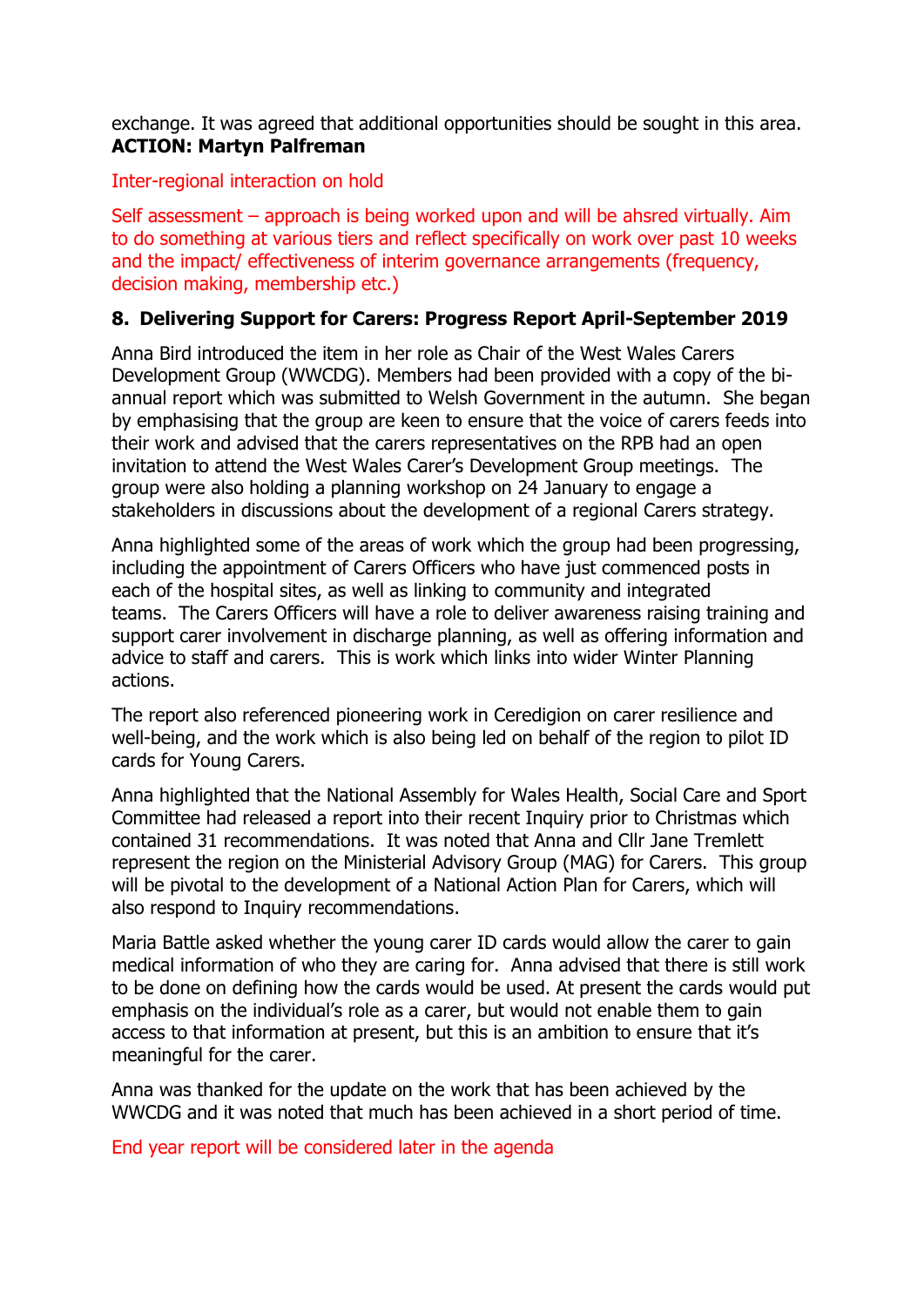## **9. Integrated Care Fund Update**

MP provided a brief update drawing on the contents of the report, drawing attention to the recommendations of the recent report by the Wales Audit Office into governance and management arrangements in West Wales and the first national Annual Report on ICF released by Welsh Government in January and how these were being addressed in the region.

It was noted that a detailed report on current programmes would be brought to the May meeting of the RPB. In the meantime, the 2020-21 revenue investment plan would be brought to the March meeting for endorsement.

Steve Moore suggested that, alongside detailed consideration of the impact of the West Wales programmes, there could be value in inviting other regions to present on their ICF and Transformation programmes as a basis for considering opportunities for upscaling etc. It was agreed that this would be looked into. **ACTION: Martyn Palfreman**

Highlight report on 19-20 submitted to WG but more detailed work being done and this will be shared.

20-21 revenue investment plan along with redirected resources will be completed by the end of MAy and shared virtually with the RPB for sign-off

## **10. Feedback from Ministerial meeting with RPB Chairs 16 January 2020**

Martyn Palfreman provided brief highlights of the recent meeting between RPB Chairs, the Deputy Minister for Health and Social Services and Welsh Government officials, which he had attended with Jane Tremlett. Discussion had included potential options for successor funding to ICF and Transformation Fund, discussion around which would be taken forward at an RPB learning event in Cardiff on 12 February, and outline proposals from the national transformation advisory board regarding collective leadership development for RPBs. A more detailed written report would be circulated to members after the meeting. **ACTION: Martyn Palfreman**

Martyn further advised that revised Statutory Guidance for Part 9 of the Social Services and Wellbeing (Wales) Act would be adopted shortly, reflecting changes to regulations which took effect from 1 April 2019. There were potential implications for the existing terms of reference for the RPB and accordingly suggested amendments to these would be brought to the March meeting. **ACTION: Martyn Palfreman**

Terms of reference to be formally reviewed in July

## **11. Minutes of the previous meeting held on 19 September 2019 and matters arising**

## Item 7 – Transformation Fund funding period

Martyn Palfreman confirmed the agreement by the Minister for Health and Social Services to extend this to 31 March 2021, following lobbying from West Wales leaders and other regions.

Item 12 - Health and Social Care funding mapping